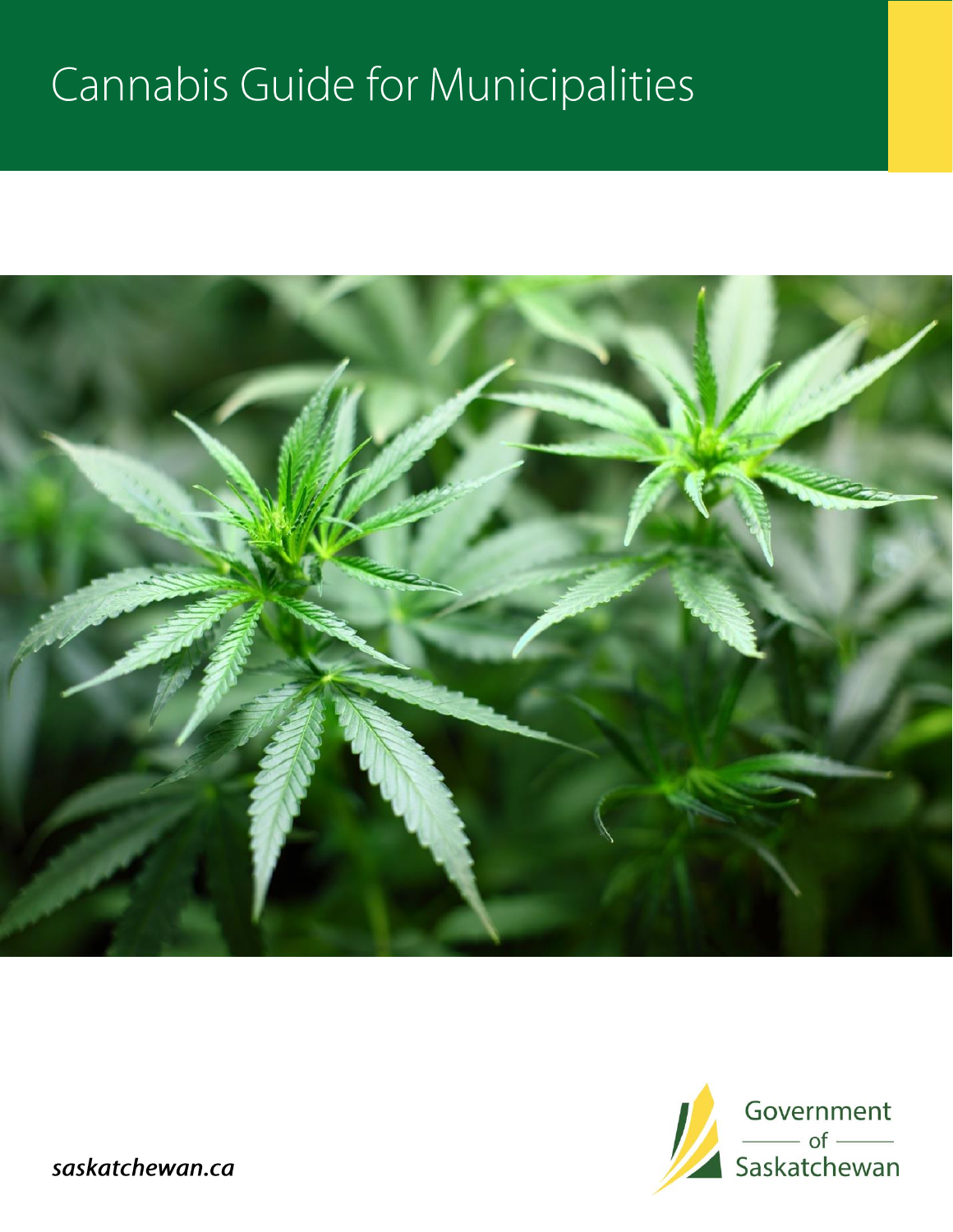The Ministry of Government Relations has prepared this guide to outline the legislative powers municipalities have available to them for regulating cannabis in their communities.

The ministry is able to provide non-legal advice to municipalities upon request.

#### **Disclaimer**

This guide is intended for informational purposes only. Where provisions in this guide are found to be in conflict with provisions in the various Acts and Regulations referenced herein, provisions of the Acts, and Regulations take precedence.

**Municipalities are encouraged to seek legal advice when drafting bylaws and when determining their responsibility in enforcement processes.**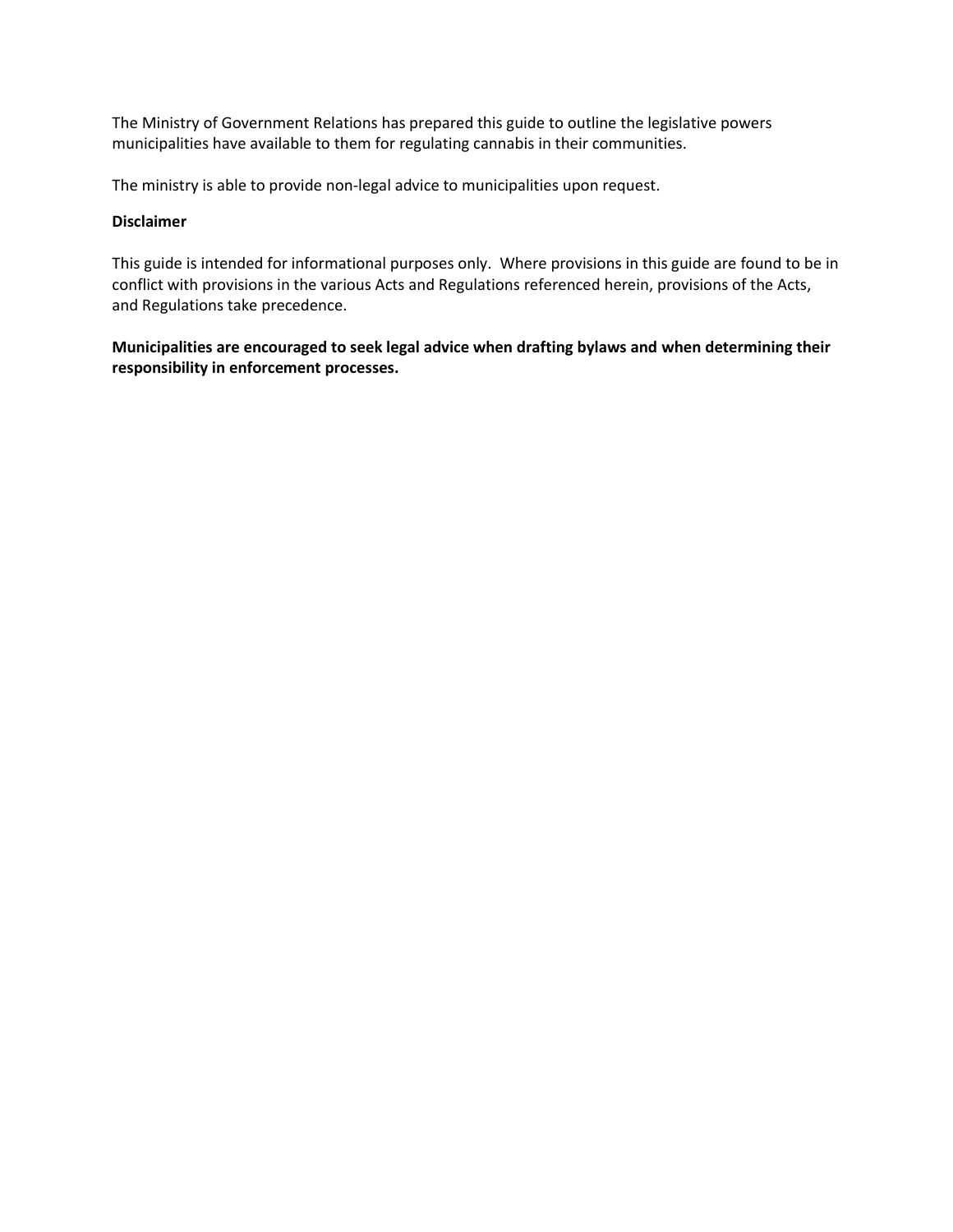# **Table of Contents**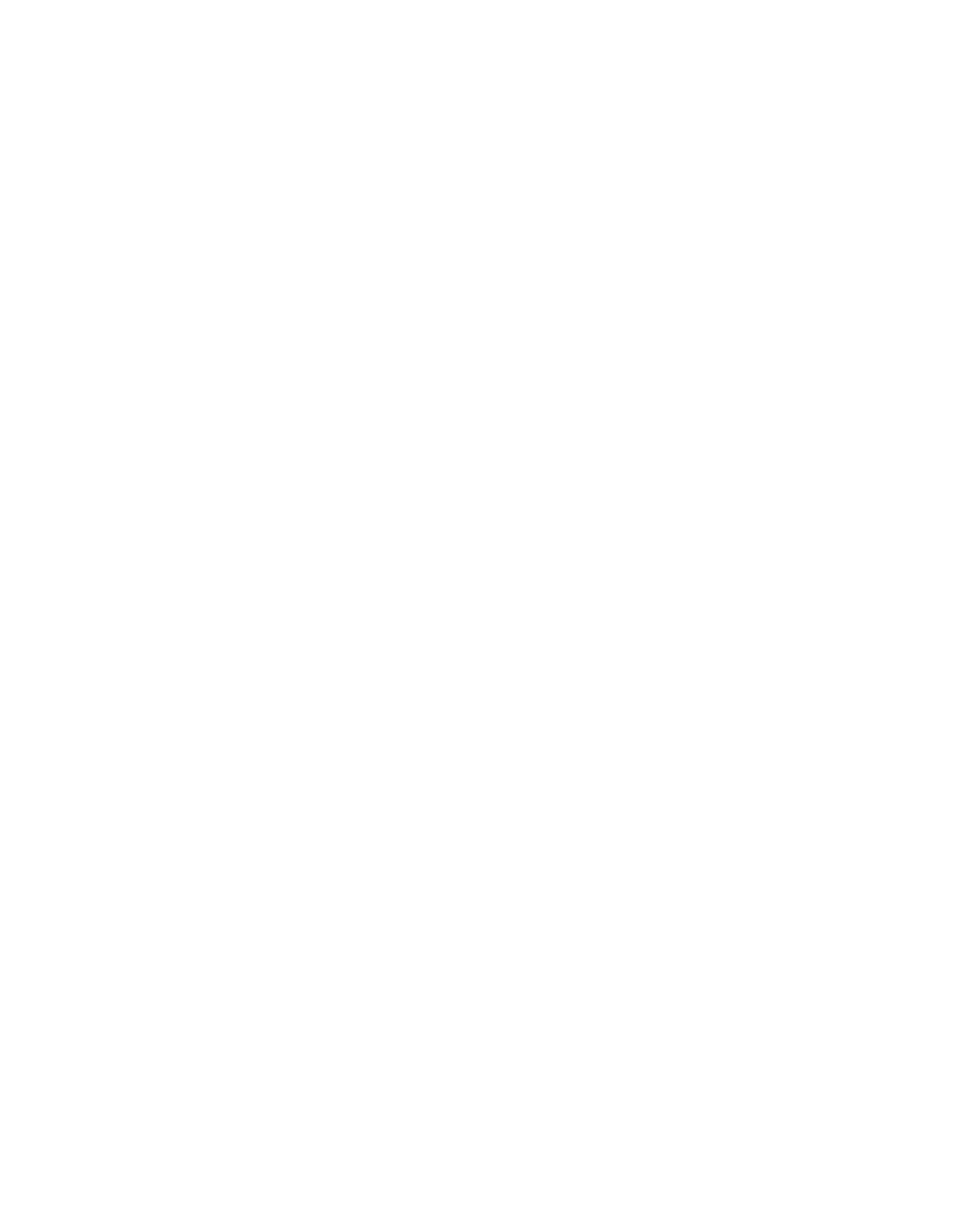### **Introduction**

The Ministry of Government Relations has developed this guide to assist municipal officials in understanding their roles and responsibilities once the legalization of cannabis in Canada is complete. It is intended to identify provisions under the current legislative and regulatory frameworks that will help municipalities to act within the law.

This guide is intended as a source of information for municipalities, municipal officials, those involved in cannabis industries, and residents of Saskatchewan.

# **Background**

The Federal Government has committed to legalizing cannabis in Canada by October 17, 2018. Federal, provincial/territorial, and municipal governments all have a role and responsibility in this process.

| <b>Activity</b>                                        | <b>Federal</b> | <b>Provincial</b> | <b>Municipal</b> |
|--------------------------------------------------------|----------------|-------------------|------------------|
| <b>Possession limits</b>                               | ✓              | ✓                 |                  |
| Advertisement & packaging                              | ✓              |                   |                  |
| Impaired driving                                       | ✓              |                   |                  |
| Medical cannabis (production, sale, etc.)              | ✓              |                   |                  |
| Seed-to-sale tracking system                           |                |                   |                  |
| Production (cultivation and processing)                |                |                   |                  |
| Age limits                                             | ✓              | ✓                 |                  |
| Public health                                          |                |                   |                  |
| Public education                                       |                |                   |                  |
| Non-Commercial cultivation (growing plants at          |                |                   |                  |
| home)                                                  |                |                   |                  |
| Workplace/occupational safety                          |                |                   |                  |
| Distribution and wholesaling                           |                |                   |                  |
| Retailing model                                        |                |                   |                  |
| Retail store location, licensing, operations and other |                |                   |                  |
| rules                                                  |                |                   |                  |
| Building / Fire safety standards                       |                |                   |                  |
| Consumption in public places                           |                |                   |                  |
| Land use/zoning (including location of facilities)     |                |                   |                  |

**Table 1 Regulatory Responsibility by Activity and Level of Government**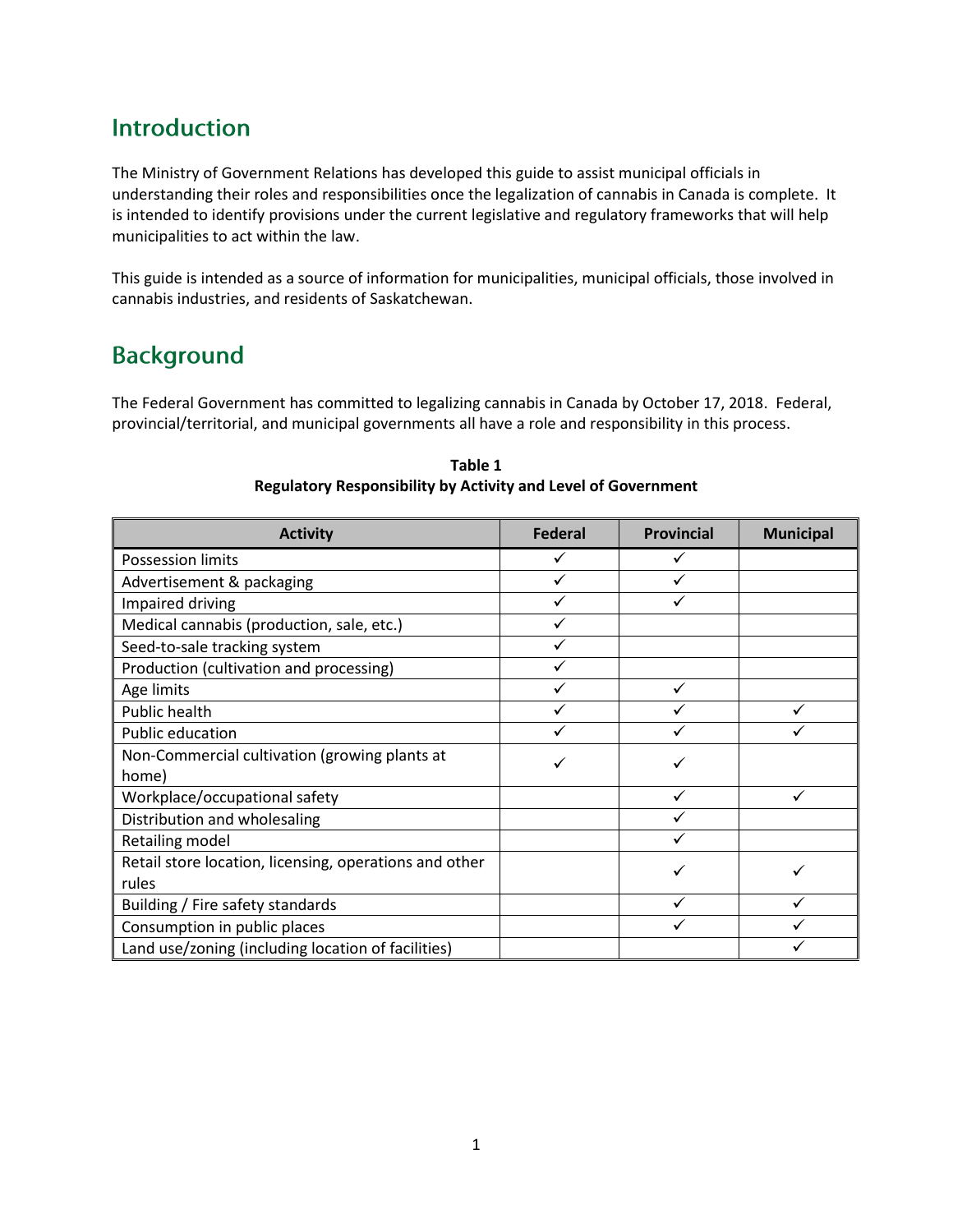In Saskatchewan, *The Cannabis Control (Saskatchewan) Act* (the CCS Act), introduced in March 2018, outlines the minimum legislative requirements for cannabis related activities. This legislation is guided by several overarching objectives:

- Protecting health and safety;
- Restricting the black market;
- Keeping cannabis out of the hands of children and youth; and
- Promoting safety on roads, in workplaces and in public spaces.

The CCS Act sets the minimum legal age for purchase and consumption of cannabis at 19, restricts minors from entering retail cannabis stores, and prohibits the consumption of cannabis in public spaces, schools, daycares, and vehicles. The CCS Act also adopts federal minimum standards around non-commercial home production, including a limit of four plants per household, and allows the Cannabis Authority (Saskatchewan Liquor and Gaming Authority) to establish restrictions for retail permits.

The CCS Act provides that no retail cannabis permit will be issued in any municipality that has prohibited the commercial sale or production of cannabis. It is important to note that while a municipality can ban the commercial production or sale of cannabis within their jurisdiction, it cannot ban the consumption of cannabis or the non-commercial production (i.e., growing cannabis plants in a private home) within its jurisdiction.

# **Role of Saskatchewan Municipalities**

Municipalities already have a number of existing tools to deal with the legalization of cannabis. These include adopting bylaws relating to:

- business operations;
- zoning standards and development permits;
- building and accessibility standards, (including building permits); and
- fire protection and emergency response.

Municipalities have the authority to regulate certain aspects of cannabis cultivation, production, sale, and consumption, including:

- the location of production facilities and retail outlets;
- the minimum separation distances to other retail outlets or other sensitive uses;
- **•** businesses and business activities;
- nuisances:
- public safety;
- building and accessibility standards; and
- fire safety standards.

As municipal bylaws cannot contravene federal or provincial law, the *Charter of Rights and Freedoms,* or the *Criminal Code*, it is imperative that municipalities ensure bylaws conform to both federal and provincial requirements regarding cannabis. Municipalities may need to update their bylaw definitions and regulations to ensure compliance with all requirements.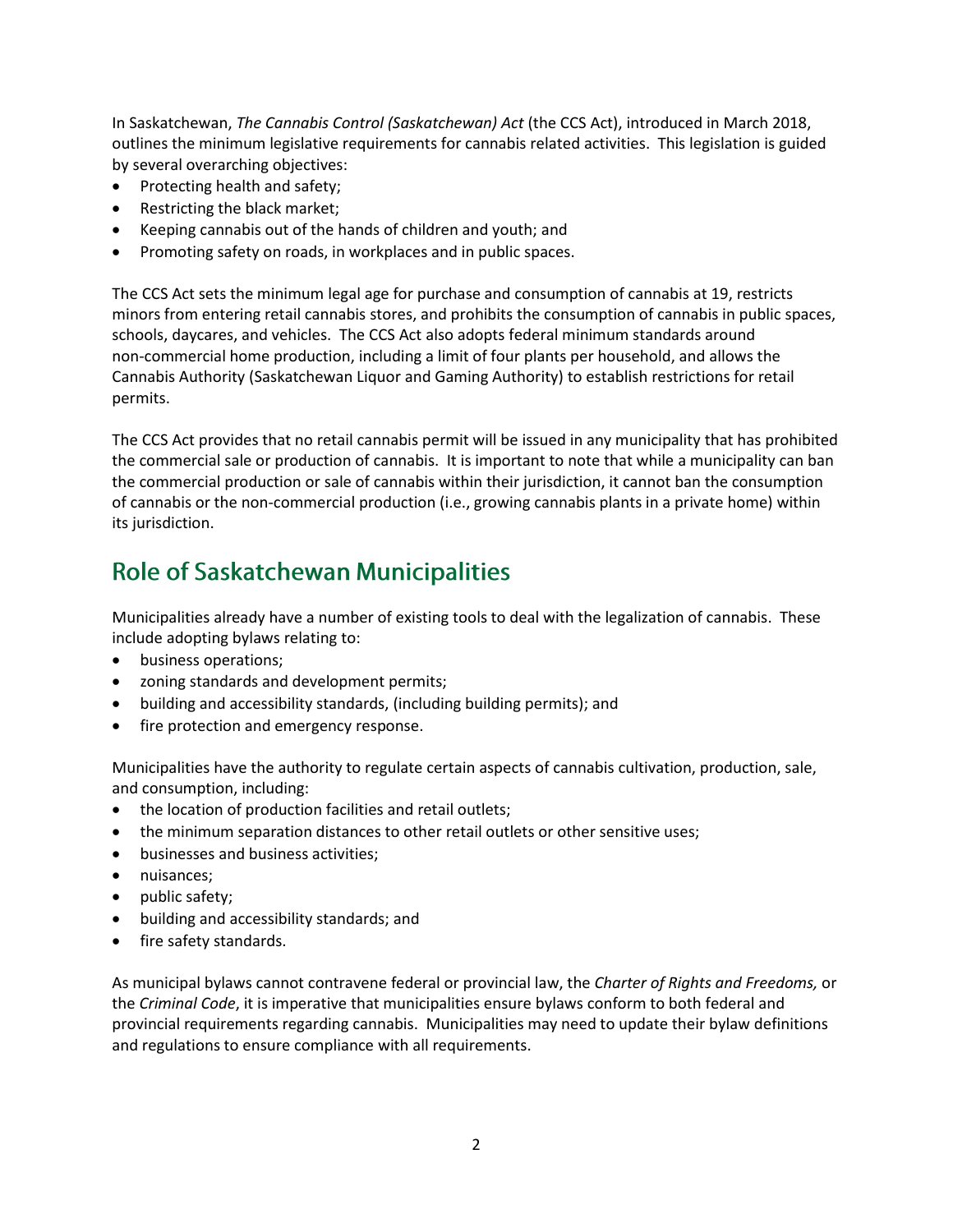# **Municipal Authority in Regulating Cannabis**

In Saskatchewan, the authority for municipalities to regulate the retail sale and production of cannabis is provided under the following provincial statutes:

- *The Cities Act* (CA)*, The Municipalities Act* (MA), and *The Northern Municipalities Act, 2010* (NMA);
- *The Planning and Development Act 2007* (PDA);
- *The Uniform Building and Accessibility Standards Act* (UBAS Act); and
- *The Fire Safety Act (FSA).*

Municipal bylaws relating to the regulation of cannabis may include: prohibiting or regulating cannabis businesses; issuance of business licences for cannabis producers or retailers; and, nuisance abatement.

# **Taxing Cannabis**

Municipal authority for taxing any cannabis-related operation relates solely to property taxation, similar to other commercial activities. Municipalities in Saskatchewan do not have the ability to tax the sale of cannabis products.

Provisions in the CCS Act prohibit the indoor cannabis production in greenhouses or other artificial environments from being classified as an agricultural property class in rural municipalities for the purposes of property taxation.

### **Business Licensing**

Saskatchewan Liquor and Gaming Authority's licensing framework requires that cannabis retail stores operate in accordance to municipal bylaws and requirements. Cannabis retailers or producers should be treated similarly to other retailers or producers who have been issued a similar licence. Municipalities may want to consult legal counsel to determine if separate licence classifications for cannabis retailers or producers should be established in licensing bylaws.

Regulating a cannabis business (producer or retailer) is accomplished through a municipality's existing licensing framework. This includes:

• Definitions

 $\overline{\phantom{a}}$ 

Terms and definitions must be consistent with federal and provincial legislative requirements. In order to charge an appropriate licensing fee, specific definitions may be required to distinguish between different types of cannabis-related activities, such as a retail store, a cultivation facility, a testing facility, or a cannabis transporter.

• Cost of a business licence

The cost of the business licence can cover the reasonable costs to the municipality for regulating the activities of a business, including enforcement of licensing conditions.<sup>1</sup>

 $<sup>1</sup>$  Subsection 8(4) of the MA and the CA; subsection 8(5) of the NMA</sup>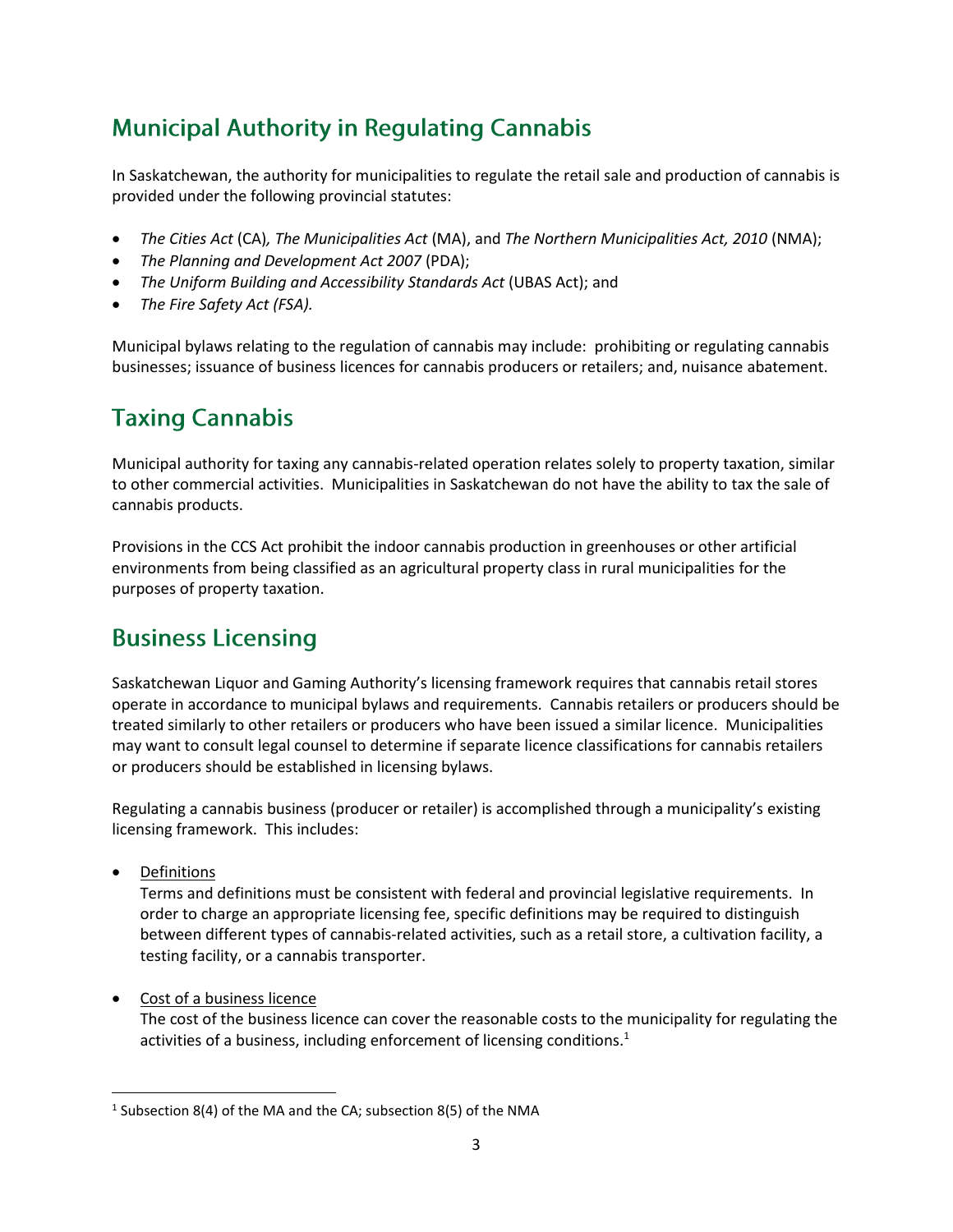• Requirements to hold a licence

Other than the requirement of holding a cannabis permit issued by the appropriate federal or provincial authority, a municipality may add further terms and conditions to the licence holder prior to a business licence being approved or renewed.<sup>2</sup>

• Additional Matters

A municipality can use its licensing bylaw to regulate operating requirements within provincial and federal legislation, including:

- signage for advertising;
- outdoor activities (e.g., storage, garbage, loading docks);
- security requirements;
- store hours; and
- building façade.

### **Nuisance Abatement**

Municipalities have the authority to establish bylaws which regulate behavior in public spaces and on private property. Issues such as noise, odours, unsightly property, or other such 'nuisance' conditions can be addressed through nuisance abatement bylaws; these may need to be amended to account for cannabis related activities. These bylaws can be enforced through existing mechanisms, including: warnings, compliance orders, or a court application for an injunction requiring compliance.

# **Zoning**

Municipalities have the authority to regulate the location of cannabis-related facilities through their Official Community Plan (OCP) and zoning bylaws under the PDA. Zoning bylaws generally contain several tools that municipalities may use to help regulate the location of cannabis-related facilities including:

Definitions

 $\overline{\phantom{a}}$ 

Terms and definitions must be consistent with federal and provincial legislative requirements. A retail cannabis facility licensed by the province would be considered a legal, commercial use – like other licensed retail businesses. If council wants to manage a cannabis related facility's location within the community, it must provide an appropriate definition as a separate land use.

**•** Permitted or Discretionary Use Municipalities have the ability to determine the location of cannabis retail facilities through their zoning bylaw. For example, a municipality may decide to make a cannabis retail outlet a permitted use in certain commercial or industrial zones, discretionary in others, and prohibited in residential zones.

 $<sup>2</sup>$  The authority provided to municipalities regarding licence terms and conditions can be found under</sup> subsection 8(3) of the MA and CA, and 8(4) in the NMA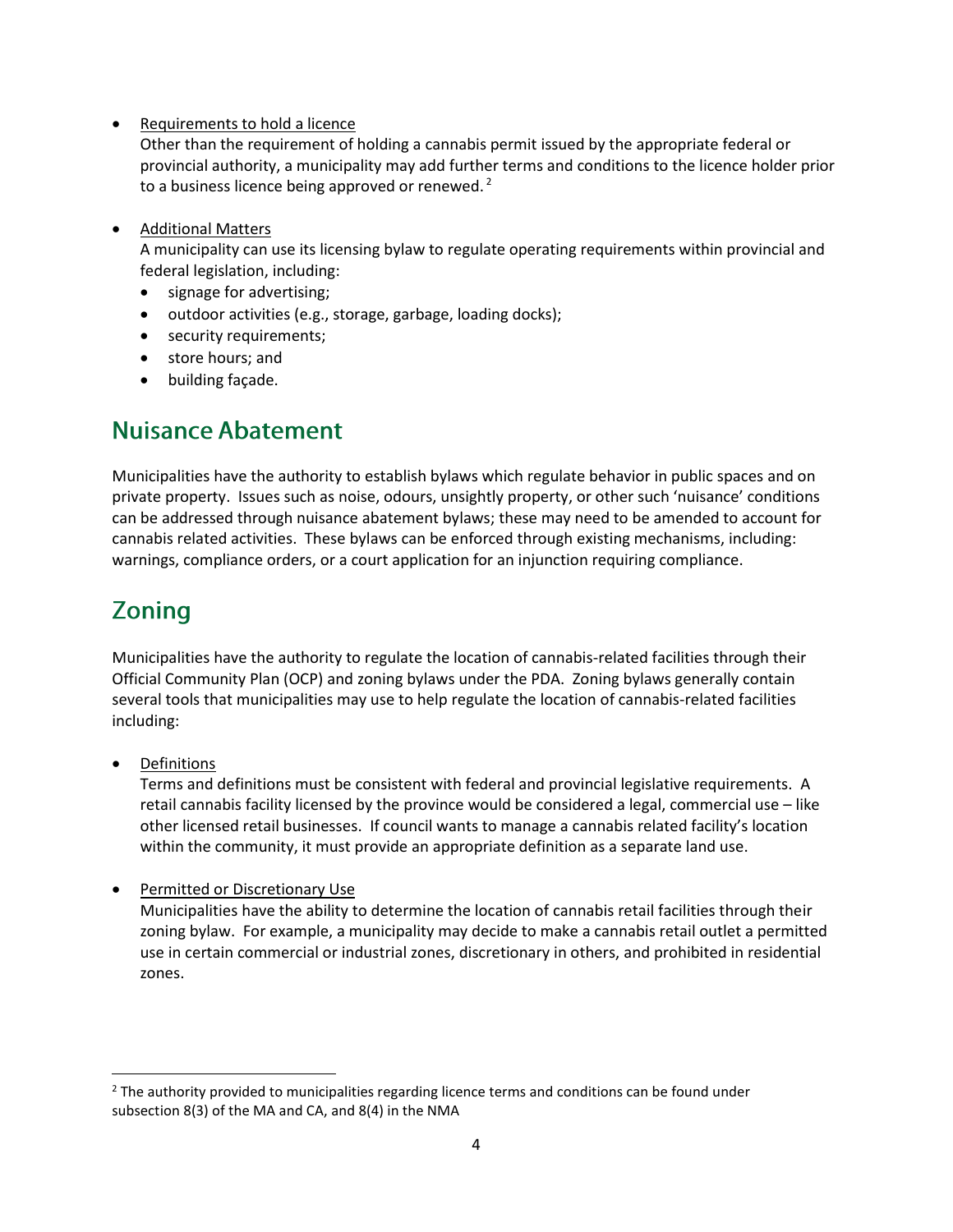Discretionary use applications require the approval of a municipal council where the council uses predetermined criteria in the zoning bylaw to evaluate the suitability of an application. All discretionary use applications require public consultation before a decision is made.<sup>3</sup> After evaluating an application, council<sup>4</sup> may:

- approve the application;
- approve the application subject to development standards or conditions;
- approve the application for a limited time; or
- reject the application.

Any development standards or conditions applied by a municipality may be appealed by the applicant. If council refuses a discretionary use application as a policy decision, there is no appeal mechanism granted to the applicant.

#### Development Standards and Minimum Separation Distance

A zoning bylaw can be used to regulate the location of a building on a site and/or the building's dimensions or size. Municipalities may also establish a minimum separation distance between any land use and potentially sensitive land uses. For example, municipalities may choose to restrict cannabis facilities from being established within a specified distance of schools, daycares, community centres, recreational facilities, residential uses, or other cannabis facilities.

#### • **Additional Matters**

A municipality can also use its zoning bylaw to regulate:

- outdoor storage;
- landscaping of land or buildings;
- signage;
- lighting;
- noise and odours; and
- access and parking.

As an example, a municipality may specify that all uses in a particular zone have no outdoor storage, be landscaped to a particular standard, minimize signage, restrict sound and lighting that can be emitted from the site, provide suitable parking and loading facilities, and where the access to and from a public street or lane will occur.

Municipalities may choose a combination of these tools to manage cannabis facilities in their community. In the event the operator of a cannabis facility does not comply with the provisions in a municipality's zoning bylaw or the conditions of a development permit, the municipality may pursue enforcement.<sup>5</sup>

Municipalities that want to amend their zoning bylaw to account for cannabis production or sale must follow the public notice provisions outlined in the PDA, their zoning bylaw, and any public notice policy council may have adopted.

l

<sup>3</sup> Section 55 of the PDA

<sup>4</sup> Clause 15(2)(b) of the PDA allows an approving authority to delegate decision-making on discretionary use applications to the development officer.

<sup>5</sup> Section 242 of the PDA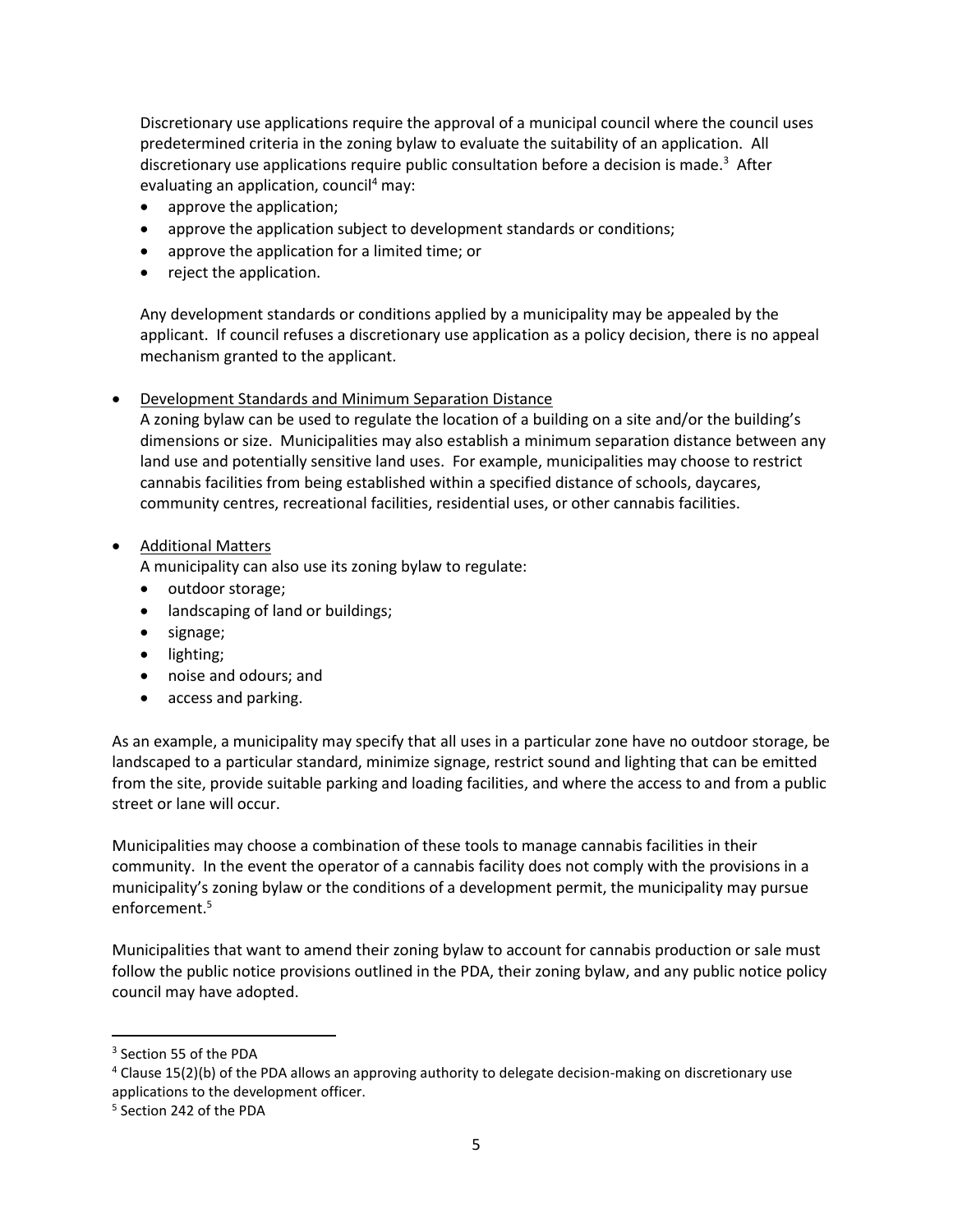The PDA also provides municipalities with additional zoning options. Municipalities must have policies in their OCP before the following can be implemented:

Direct Control District

A direct control district is a type of specialized zoning district that allows a developer and council to negotiate the details, design, and uses of a development based on a concept plan for a specific part of the community, as outlined in the municipality's OCP.<sup>6</sup>

• Contract Zoning

Contract zoning allows a municipality to enter into an agreement with a developer to rezone a property for a specific development. The agreement rezones a property to an existing zoning district in order to accommodate a particular use, with added restrictions limiting the use of that property to only the one specified in the agreement. The agreement is then registered against the title of the property and if the development is found to be in breach of the agreement, the zoning reverts to the original zone. $<sup>7</sup>$ </sup>

# **Building and Accessibility Standards**

In Saskatchewan, the National Building Code (NBC) as amended by Saskatchewan, is the minimum standard for building construction and accessibility requirements and is adopted by provincial regulation, including:

- *The Uniform Building and Accessibility Standards Act*;
- *The Uniform Building and Accessibility Standards Regulations*; and
- The Administration Requirements for Use with the National Building Code 1985.

The UBAS Act assigns responsibility for compliance with the requirements of the NBC to building owners including the design, construction, erection, placement, alteration, repair, renovation, demolition, relocation, removal, use or occupancy of a building. Municipalities are responsible for the enforcement of the UBAS Act through the application of a building bylaw by licensed building officials.

#### **Building Bylaw and Permits**

In order to satisfy its obligation for enforcement of the NBC under the UBAS Act, a municipality should have: a building bylaw; a building permit process; and, the appointment of a licensed Building Official(s). The UBAS Act allows a municipality to make regulations concerning the construction, renovation, repair, demolition, or change in occupancy of buildings as part of their building bylaw.

The UBAS Act allows local authorities to prescribe building and accessibility standards greater than the requirements found in the NBC in their building bylaw, where these additional standards are considered necessary for the health, safety, or welfare of persons.<sup>8</sup>

 $\overline{a}$ 

<sup>6</sup> Sections 63-65 of the PDA

<sup>7</sup> Section 69 of the PDA

<sup>8</sup> Section 8.1 of the UBAS Act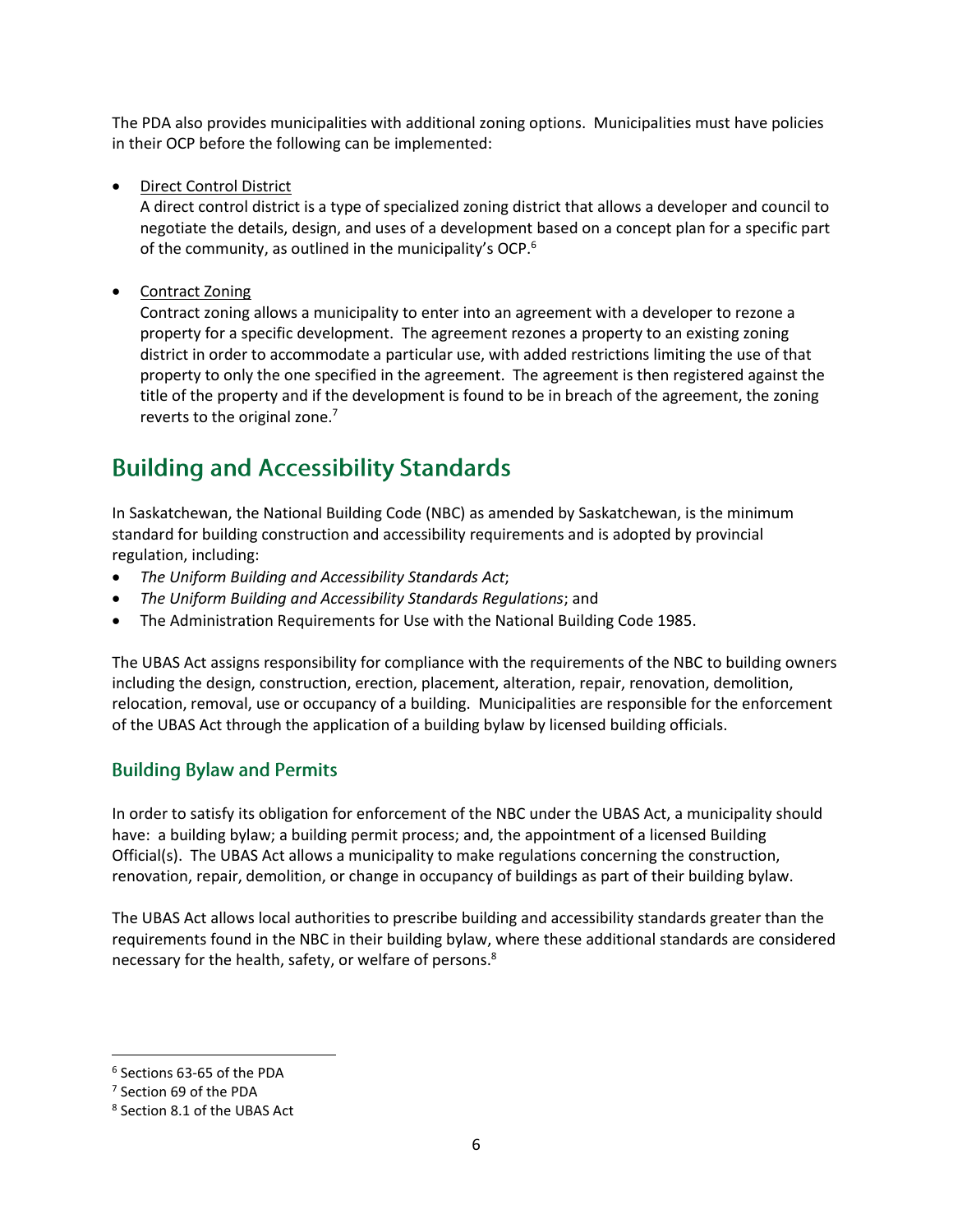A municipality needs to appoint a licensed building official in order to enforce building and accessibility standards requirements found in both the UBAS Act, and the municipality's building bylaw. The UBAS Act provides authority to a building official to enter onto land or into buildings for the purposes of ensuring compliance with the municipality's bylaws.

**Under provisions of the UBAS Act, greenhouses and other buildings used for the primary production of agricultural products are designated as "farm buildings" and exempt from building standards. The application of building standards to buildings which are used to grow cannabis is still being determined. Government Relations continues to work with stakeholders, other ministries and regulators to develop a common position which aligns with the Government of Saskatchewan's goal of maintaining public safety.**

# **Fire Safety**

The FSA provides measures a municipality may use if fire and life safety concerns are raised pertaining to an in-home cannabis growing operation. Municipalities should first attempt to get the home owner/resident to voluntarily comply with the requirements of the National Fire Code as this is often the most successful approach.

While fire inspection work can best be accomplished through education and working with property owners, there is likely to be situations of non-compliance. If necessary, a fire inspector can apply for a warrant to enter the residence and conduct an inspection. If violations are found, inspectors have the authority to enforce regulations by issuing of an "Order to Remedy Contravention".

### **Firefighter Training**

Fighting a fire in cannabis production or retail buildings has the potential to present special risks to firefighters. Municipalities should consider making additional training available for their firefighters to deal with these scenarios. Emergency Management and Fire Safety Branch can help arrange this training.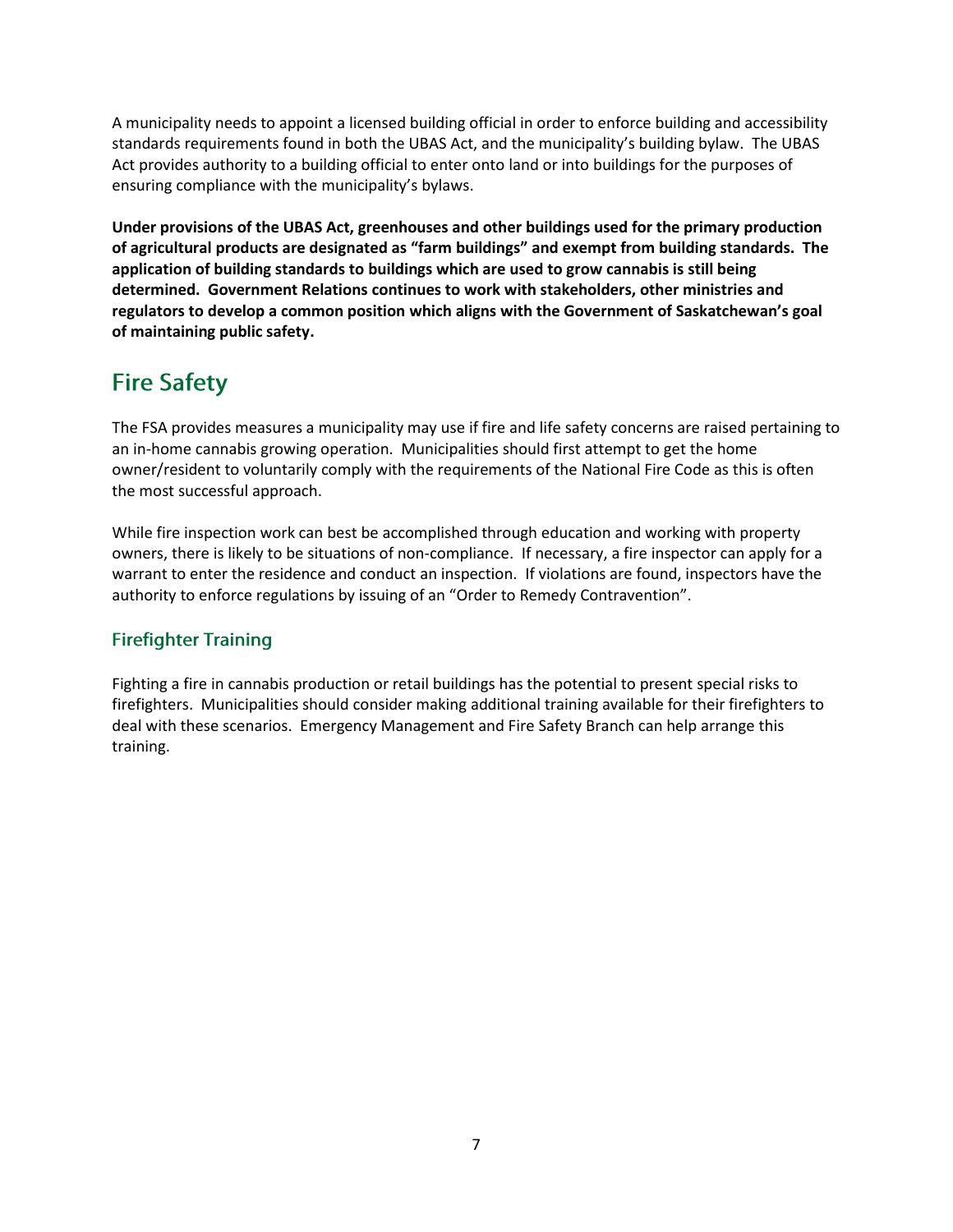#### **Table 2 Various Activities and their Sources of Legislative Authority in Saskatchewan**

The following table provides a snap shot view of cannabis-related activities that can be regulated by the municipality and the legislative authority that allows for the regulation.

| <b>Activities</b>                      | MA, CA, NMA | <b>PDA</b> | UBAS Act | <b>FSA</b> |
|----------------------------------------|-------------|------------|----------|------------|
| Location of cannabis production        |             |            |          |            |
| and sale                               |             |            |          |            |
| Business Licensing – (e.g., retail     |             |            |          |            |
| sale, hours, signage, minimum          |             |            |          |            |
| employees, security                    |             |            |          |            |
| requirements, etc.)                    |             |            |          |            |
| <b>Building Permit and Inspections</b> |             |            | ✓        |            |
| Fire and Life Safety Inspections       |             |            |          |            |
| Regulation of Nuisances (e.g.,         |             |            |          |            |
| noise, odours, etc.)                   |             |            |          |            |
| <b>Application of Development</b>      |             |            |          |            |
| criteria (e.g., signage, storage,      |             |            |          |            |
| landscaping, parking, etc.)            |             |            |          |            |
| Enforcement                            |             |            |          |            |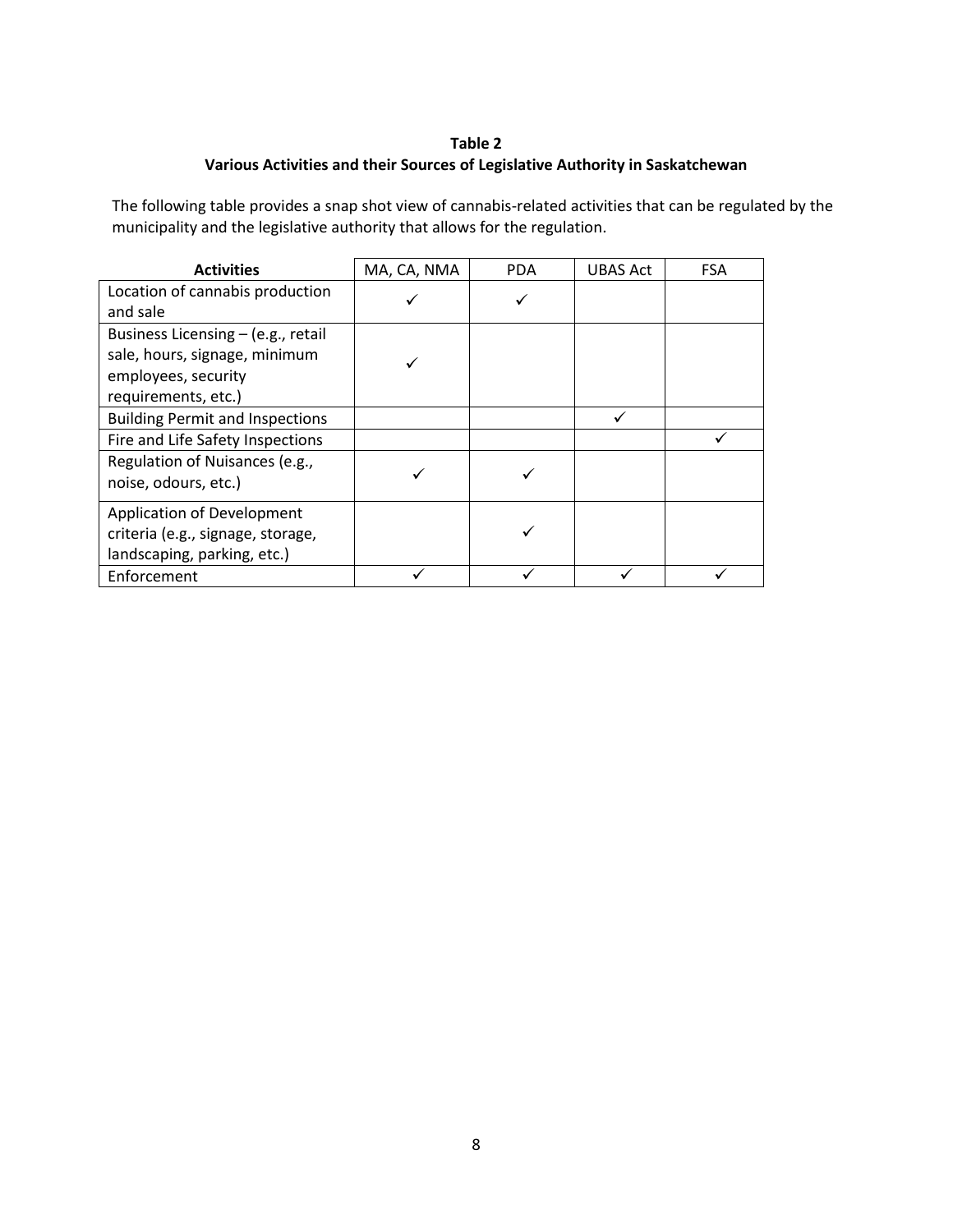# **Appendix A: Questions and Answers**

#### **Municipal Jurisdiction**

#### **Q1. Under what pieces of legislation can municipalities pass bylaws for the control of cannabis-related activities?**

- **A.** The authority for municipalities to pass bylaws controlling cannabis-related activities is contained in the following legislation:
	- *The Cities Act, The Municipalities Act* and *The Northern Municipalities Act, 2010*;
	- *The Planning and Development Act, 2007*;
	- *The Uniform Building and Accessibility Standards Act*; and
	- *The Fire Safety Act*.

#### **Q2. What cannabis-related aspects can be regulated by a municipality?**

- **A.** Some examples of things that can be regulated through a municipality's bylaw-making power:
	- location and minimum separation distances for cannabis related facilities;
	- maximum hours a standalone retail operation can operate;
	- signage and look of a standalone retail operation;
	- business activities relating to cannabis;
	- consumption in public places;
	- nuisance; and
	- building and fire safety standards.

#### **Q3. Can a municipality ban the selling or consumption of cannabis in their jurisdiction?**

**A** The province has restricted the use of cannabis in public places, schools, and daycares for public health reasons. As with smoking legislation, municipalities would have the authority to further regulate consumption in public places or spaces as necessary. *The Cannabis Control (Saskatchewan) Act* recognizes a municipality's ability to prohibit the sale of cannabis in their jurisdiction.

A municipality cannot ban the possession or consumption of cannabis on private property.

#### **Q4. Can store hours of standalone retail operations be regulated?**

**A** Municipalities can regulate store hours and other business operational matters through their business licensing bylaw, as long as it doesn't conflict with provincial legislation. For example, if the cannabis authority sets a maximum number of store hours, the municipality could not allow for additional hours of operation, but they could set more restrictive hours. Municipalities are encouraged to seek legal advice to ensure bylaws conform to all legislative requirements.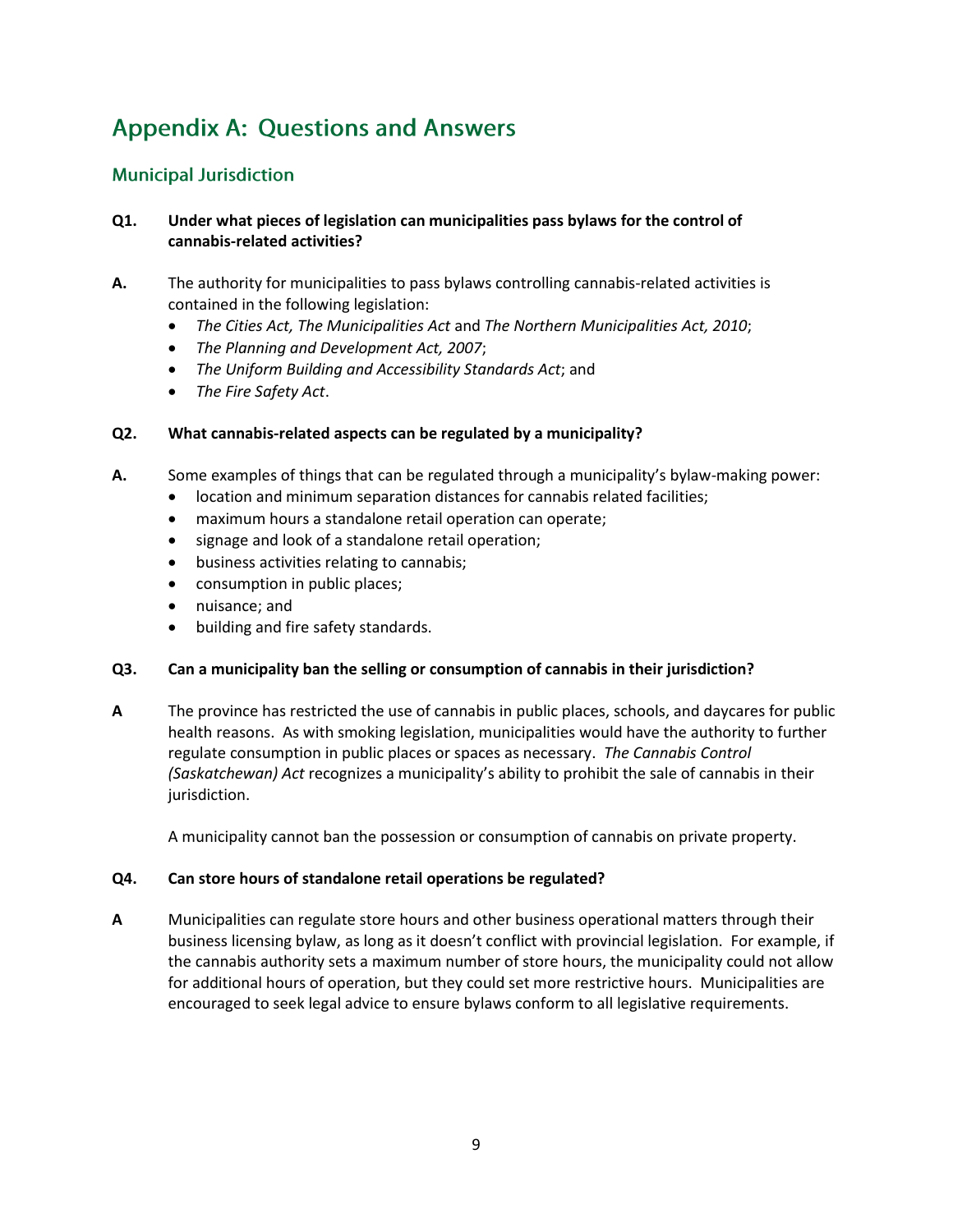### **Provincial Jurisdiction**

#### **Q5. Is the province willing to provide advice to municipalities regarding the authority they have to regulate cannabis?**

**A.** The Ministry of Government Relations is available to provide assistance or advice to municipalities, through the Advisory Services and Municipal Relations, Building Standards and Licensing, Emergency Management and Fire Safety, and Community Planning branches. The ministry does not provide legal advice.

#### **Q6. Will greenhouses or any other buildings that are used to grow cannabis plants in an artificial environment be exempt from paying property taxes?**

**A.** Buildings which grow plants in an artificial environment (i.e., greenhouses) in rural municipalities are exempt from paying property taxes except for buildings which grow cannabis under a licence pursuant to the *Cannabis Act* (Canada). Buildings which are not in a rural municipality that grow cannabis are subject to property taxes unless the municipality chooses to grant them a local exemption.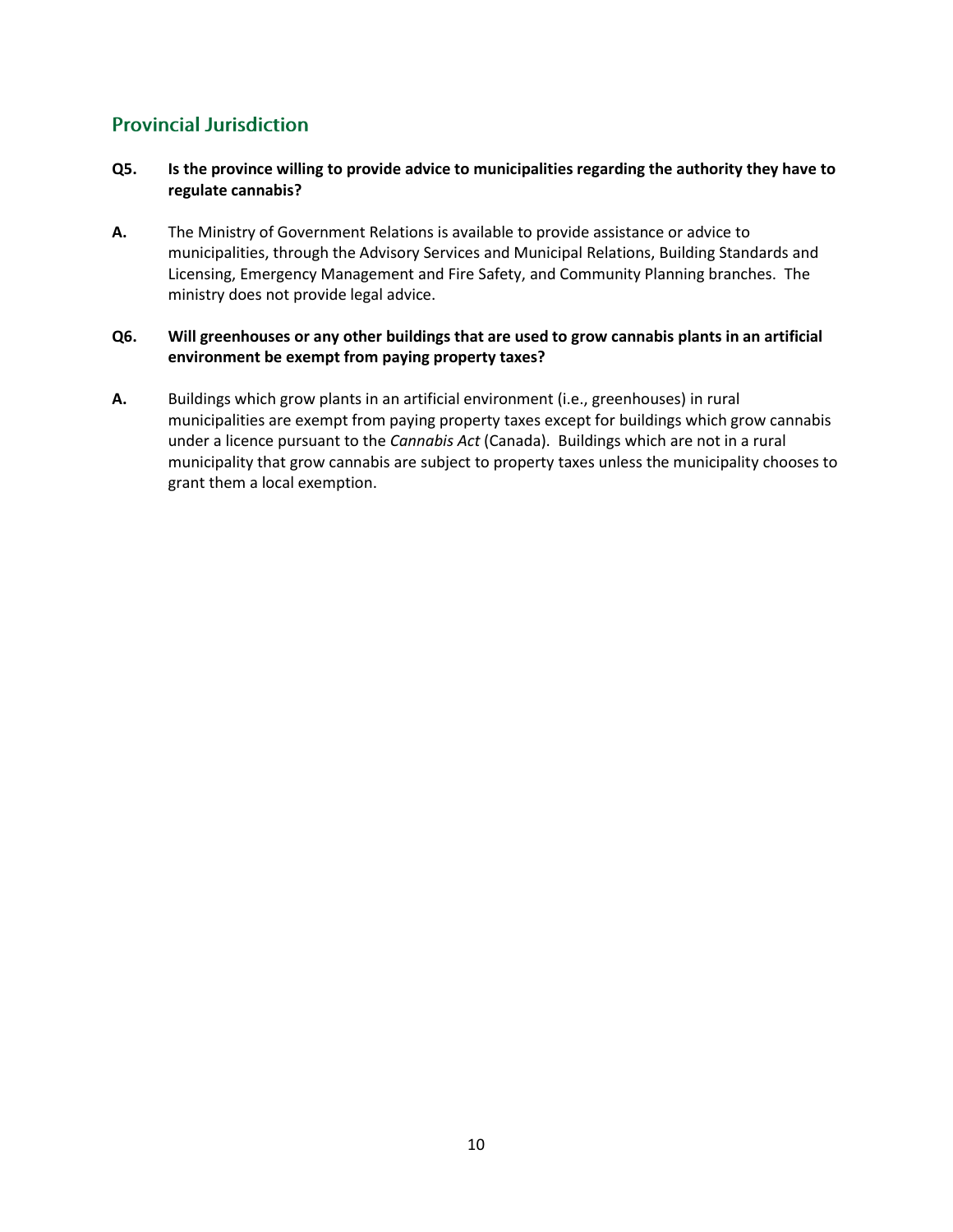# **Appendix B: Contact Information**

**Please contact the following for inquiries or further information:**

#### **Zoning**

Community Planning Branch Saskatoon (306) 933-6937

**Business Licensing** Advisory Services and Municipal Relations (306) 787-2680

**Nuisance Abatement** Advisory Services and Municipal Relations (306) 787-2680

**Building and Accessibility Standards** Building Standards and Licensing Branch (306) 787-4113

**Fire Safety**  Emergency Management and Fire Safety Branch (306) 787-3774

#### **Northern Saskatchewan Administration District**

Northern Municipal Services Branch (306) 425-4320

Regina (306) 787-2725 [muninfo@gov.sk.ca](mailto:muninfo@gov.sk.ca)

[muninfo@gov.sk.ca](mailto:muninfo@gov.sk.ca)

[muninfo@gov.sk.ca](mailto:muninfo@gov.sk.ca)

[building.standards@gov.sk.ca](mailto:building.standards@gov.sk.ca)

[safety.Info@gov.sk.ca](mailto:safety.Info@gov.sk.ca)

[muninfo@gov.sk.ca](mailto:muninfo@gov.sk.ca)